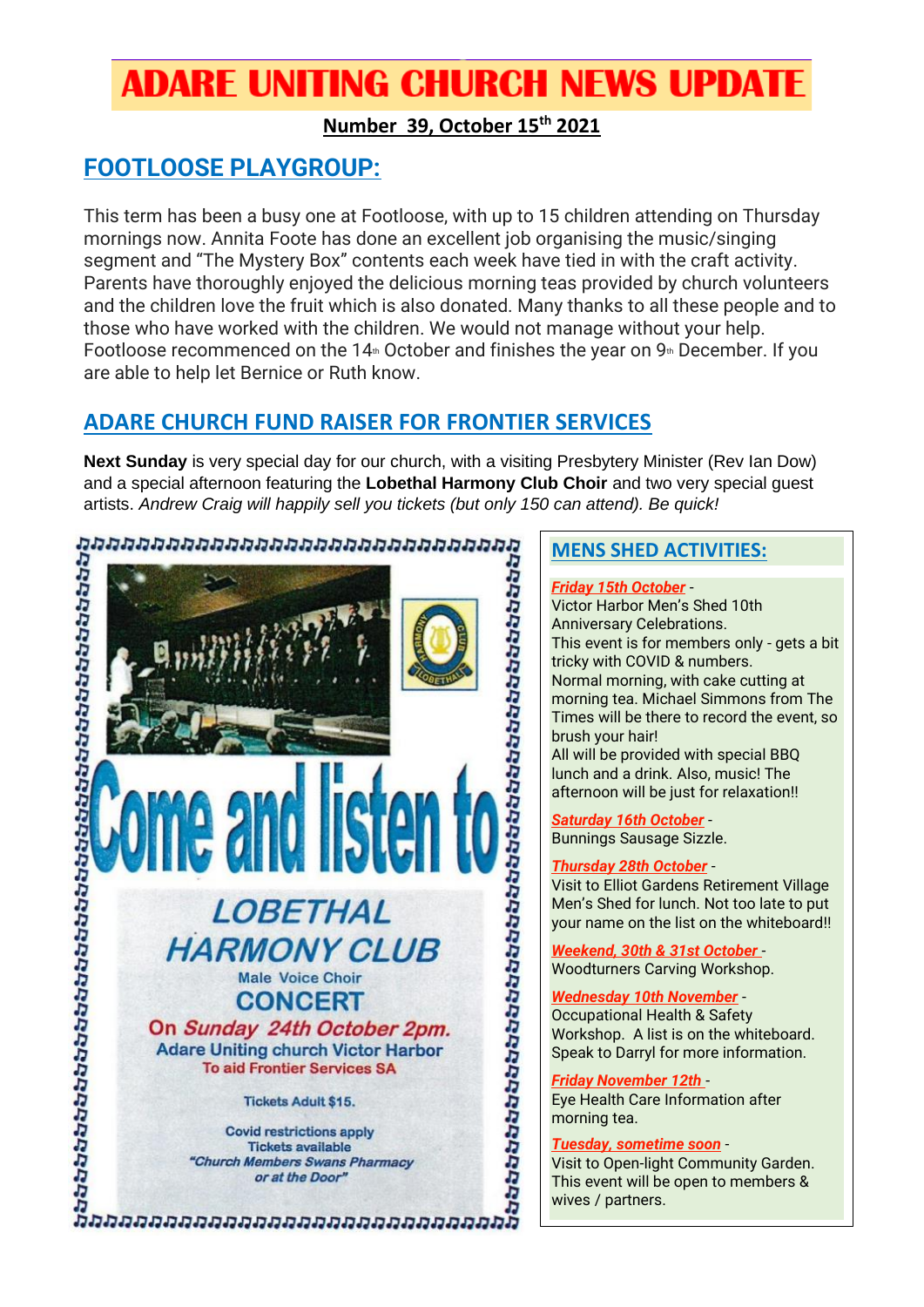



**Jeffrey Kong playing the best plano music And with songs from broadway by tenor Paull Mesecke and the enchanting sounds of** Indonesia's native instrument the angklung presented by Adelaide's Indonesian music & **dance group Adelindo Angklung.** 

# **SATURDAY 16th OCTOBER 2pm** 20 Victoria St, Victor Harbor **NEWLAND MEMORIAL UNITING CHURCH**

will not open for ticket sales or entry until 30 minutes before starting tim TICKETS AT SWAN'S HARBOR PHARMACY AND AT THE DOOR or Online via Trybooking https://www.trybooking.com/eventlist/newland Adults \$25; Pensioners/seniors/concessions \$20 and Children under 12 \$5

**Live Arts At Newland** is an Outreach Activity of the<br>Newland Memorial Uniting Church, Victoria Street,<br>Victor Harbor www.newland.ucasa.org.au

in partnership with the



# **OUR PEOPLE:**

**Marilyn Parker** has spent time in Flinders Medical Centre after a rushed ambulance trip in the wee hours of last Monday. The problem appears to be sorted and she is now home again

**Jill Magor** is quite unwell at present and would appreciate your prayers.

**Dale Speck's** sister passed away last week. Our condolences go to Dale and family.

### **CHURCH COUNCIL MEETING:**

Wednesday 20<sup>th</sup> Oct at 1.30 pm



"You look different. New tie?"



Trevor Klar

#### MINISTER 0.5 FTE: REV TREVOR KLAR Commencing August 2021

The Minister is usually available on Wednesdays and Thursdays from the church site. He also preaches twice each month.

Feel free to contact Trevor on ph. 0429 690 462

Rev Trevor Klar is providing part-time supply ministry at Adare from August 2021. Weekly church services are now conducted in the Adare Church under COVID conditions. You would be most welcome at 9.30 am each Sunday morning.

If seeking to be part of a small pastoral group, contact Pastoral Families Coordinator: Brenda Manuel - 0414 373 678

### **BIRTHDAYS**



Bryan Ezard 17/10 Christine Abbott 21/10 Joseph Warren 21/10 Grant Dixon 23/10 Amanda Pearce 25/10 Max Davies 30/10

### **ANNIVERSARIES**



Athalie and Ross Ford 19/10/63

### **COMBINED CHURCHES MEETING:**

At Port Elliot church Wednesday 20<sup>th</sup> Oct at 7.00 pm

#### **JNC MEETING:**

Friday 29th October – venue and time to be advised.